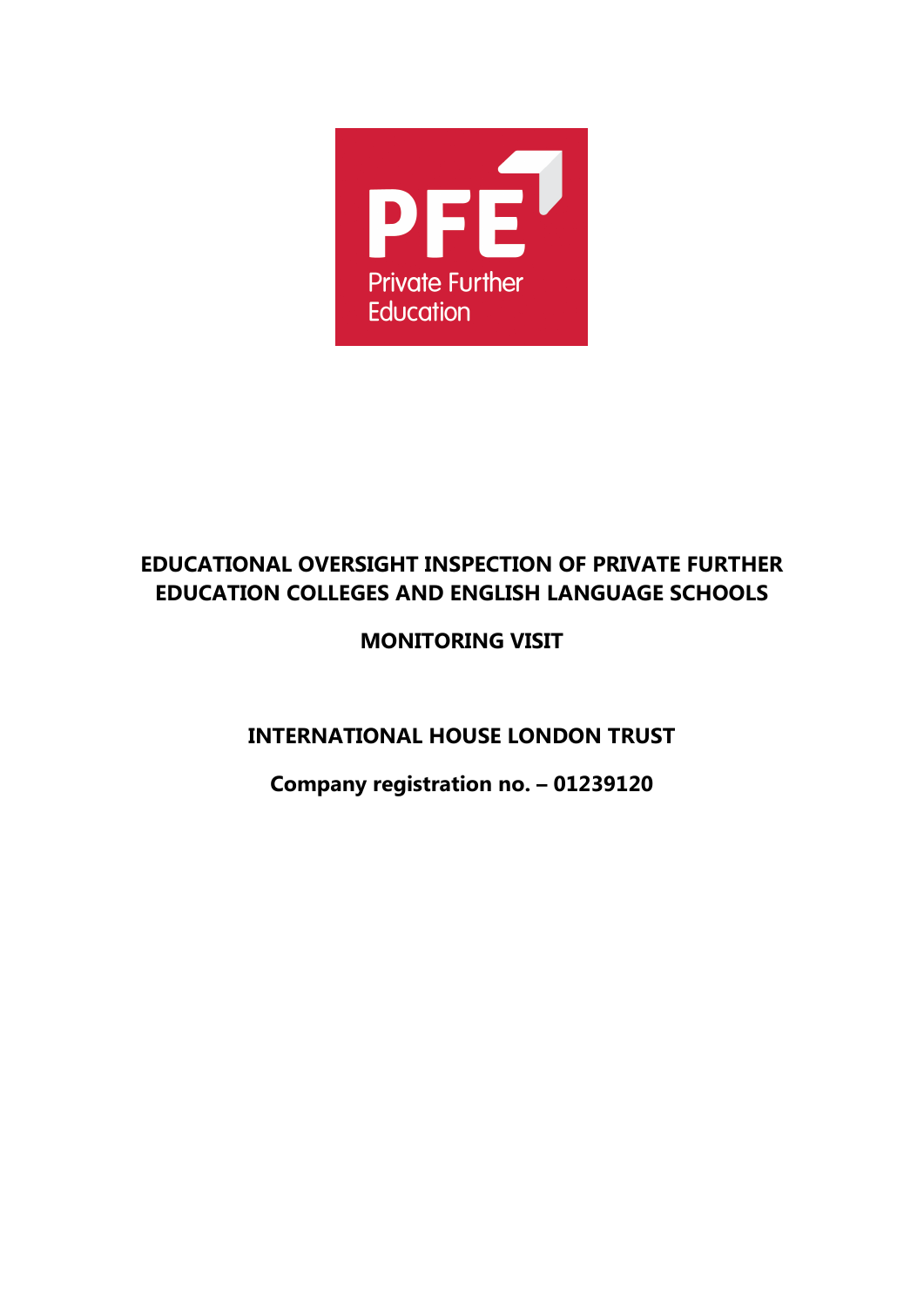.

#### Full Name **International House London Trust**

| Address                     |                          | 16 Stukeley Street, London WC2B 5LQ |
|-----------------------------|--------------------------|-------------------------------------|
| Company name                | <b>IH Trust Ltd</b>      |                                     |
| Telephone Number            | 020 7611 2400            |                                     |
| Email Address               | Jason.White@ihlondon.com |                                     |
| Website                     | www.ihlondon.com         |                                     |
| Principal                   | Mr Jason White           |                                     |
| Proprietor                  | <b>IH Trust Ltd</b>      |                                     |
| Age Range                   | $16+$                    |                                     |
| Total number of<br>students | 972                      |                                     |
| Numbers by age and          | Under 18:                | 16                                  |
| type of study               | $18+$                    | 956                                 |
|                             | EFL only:                | 296                                 |
|                             | FE only:                 | 660                                 |
|                             |                          |                                     |

Inspection date **4 December 2018**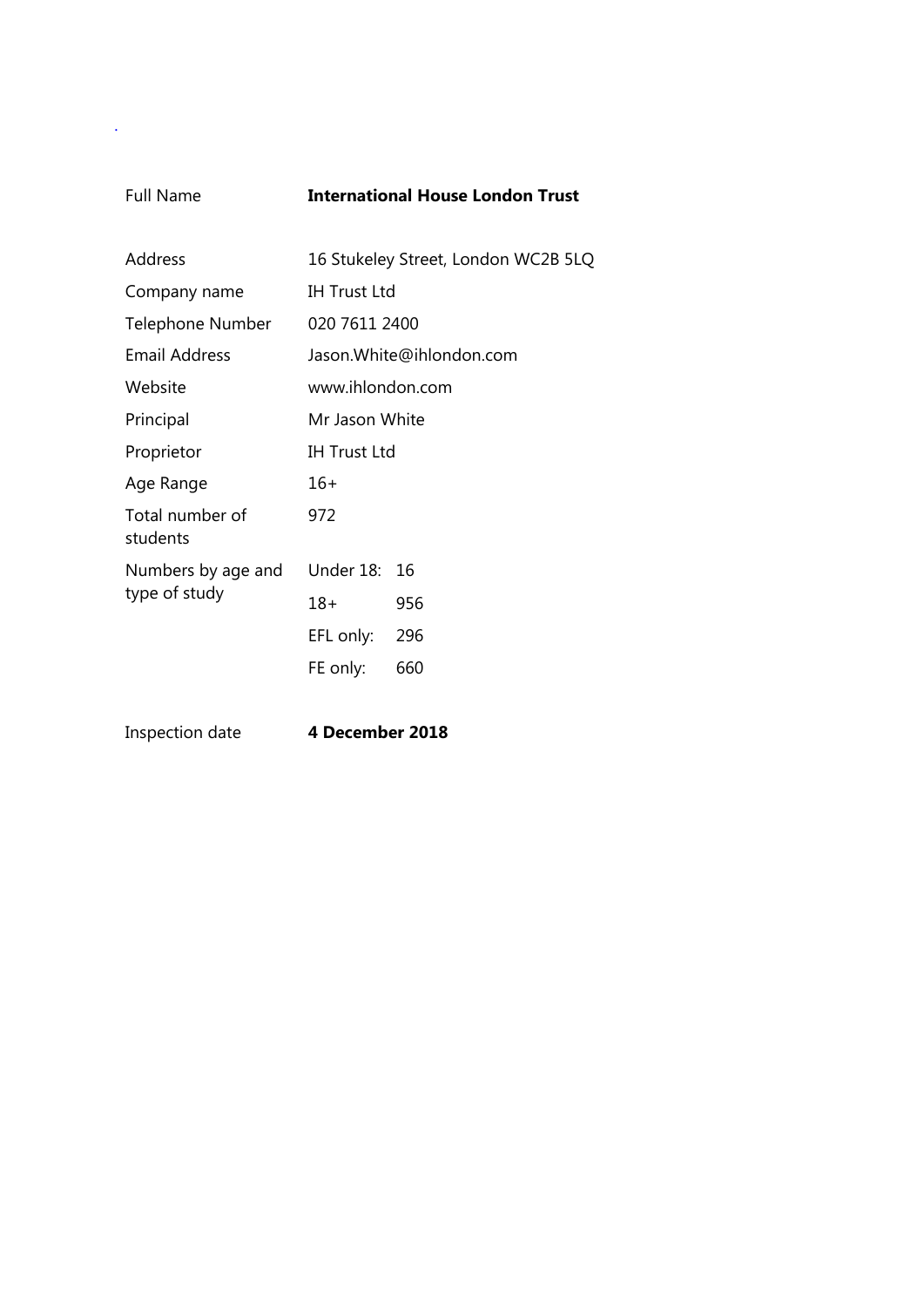#### **PREFACE**

This inspection report follows the Framework for Educational Oversight Monitoring Visits and Extended Monitoring Visits of private further education colleges and English language schools. The focus of the visit is to confirm that the quality standards reported at the last full inspection are being maintained.

The ISI is an approved Educational Oversight body authorised by the Home Office to inspect privately funded further education colleges and English language schools in England and Wales offering courses on the Qualifications and Credit Framework. It is designed to improve the quality of education on offer to international students who attend UK colleges through Tier 4 of the points-based system for student visas.

ISI inspections are required to:

- Report on the extent to which colleges comply with the published Educational Oversight Standards;
- Assess and report on the quality of educational outcomes and provision;
- Where applicable, make recommendations outside the scope of the Standards to support continued improvement of quality.

Inspection provides objective and reliable reports on the quality of colleges, and by placing reports in the public domain, makes this information available to students, Government and the wider community. Inspection takes account of the context of each individual college, and of how it evaluates its own performance and demonstrates its success.

The inspection of the college is from an educational perspective and provides limited inspection of other aspects, though inspectors will comment on any significant hazards or problems they encounter which have an adverse impact on students. The inspection does not include:

- (i) an exhaustive health and safety audit;
- (ii) an in-depth examination of the structural condition of the college, its services or other physical features;
- (iii) an investigation of the financial viability of the college or its accounting procedures;
- (iv) an in-depth investigation of the college's compliance with employment law.

A monitoring visit is for those colleges found at the last inspection to have met or exceeded the Standards for Educational Oversight. Inspectors will make judgements on progress against any action points and recommendations made at that time. The inspection will not examine all other Standards in detail but will sample to confirm that previous Standards have been maintained and that there are no contrary indicators to those quality judgements.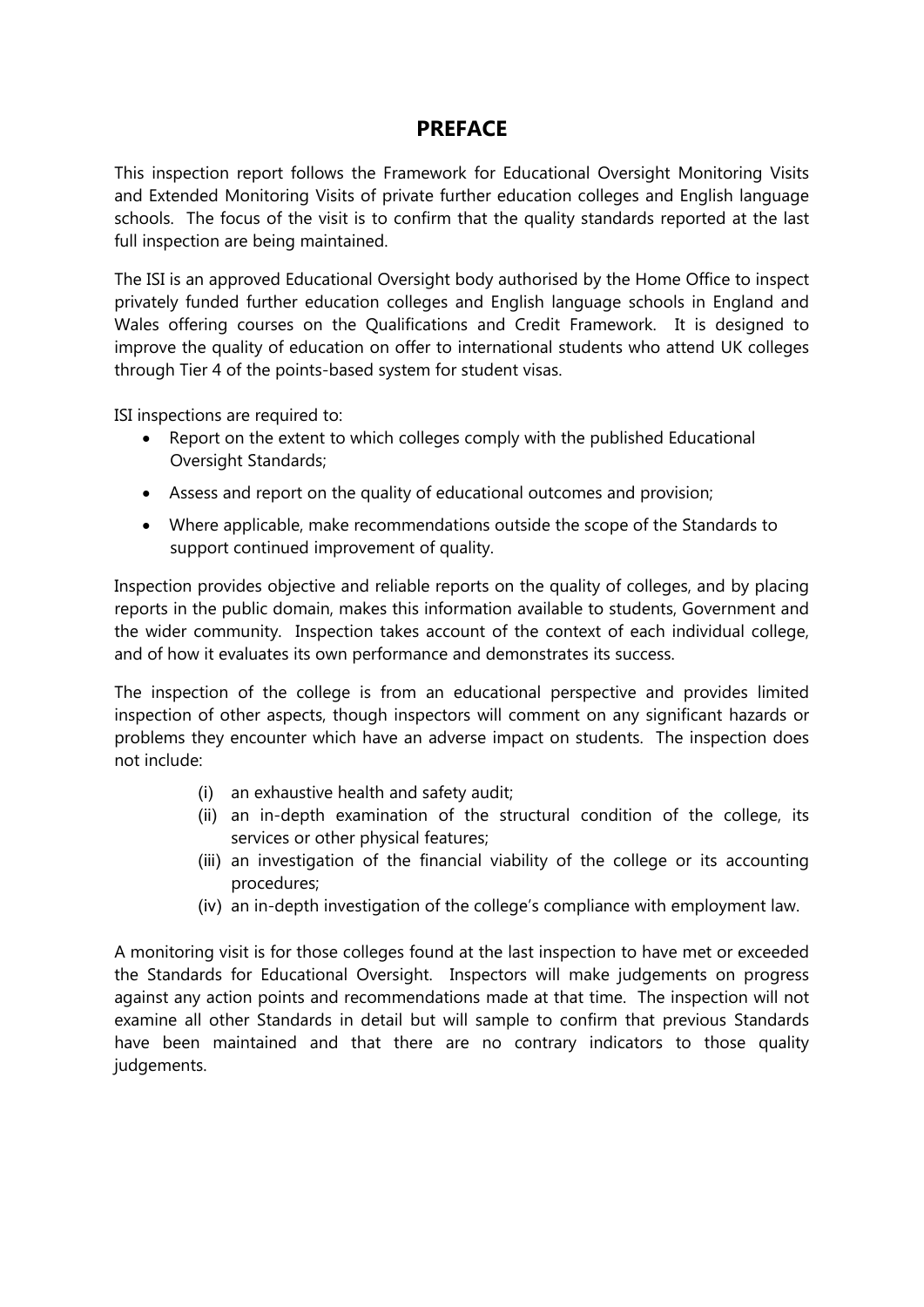# **CONTENTS**

| $\mathbf 1$ | <b>CHARACTERISTICS AND CONTEXT</b>                                           |   |
|-------------|------------------------------------------------------------------------------|---|
| $2^{\circ}$ | <b>SUMMARY OF FINDINGS</b>                                                   | 3 |
| 3           | THE QUALITY OF THE CURRICULUM, TEACHING AND LEARNERS'<br><b>ACHIEVEMENTS</b> | 4 |
| 4           | STUDENTS' WELFARE, INCLUDING HEALTH AND SAFETY                               | 5 |
| 5.          | THE EFFECTIVENESS OF GOVERNANCE, LEADERSHIP AND<br><b>MANAGEMENT</b>         | 6 |
| 6           | <b>ACTIONS AND RECOMMENDATIONS</b>                                           | 8 |
|             | <b>INSPECTION EVIDENCE</b>                                                   | 9 |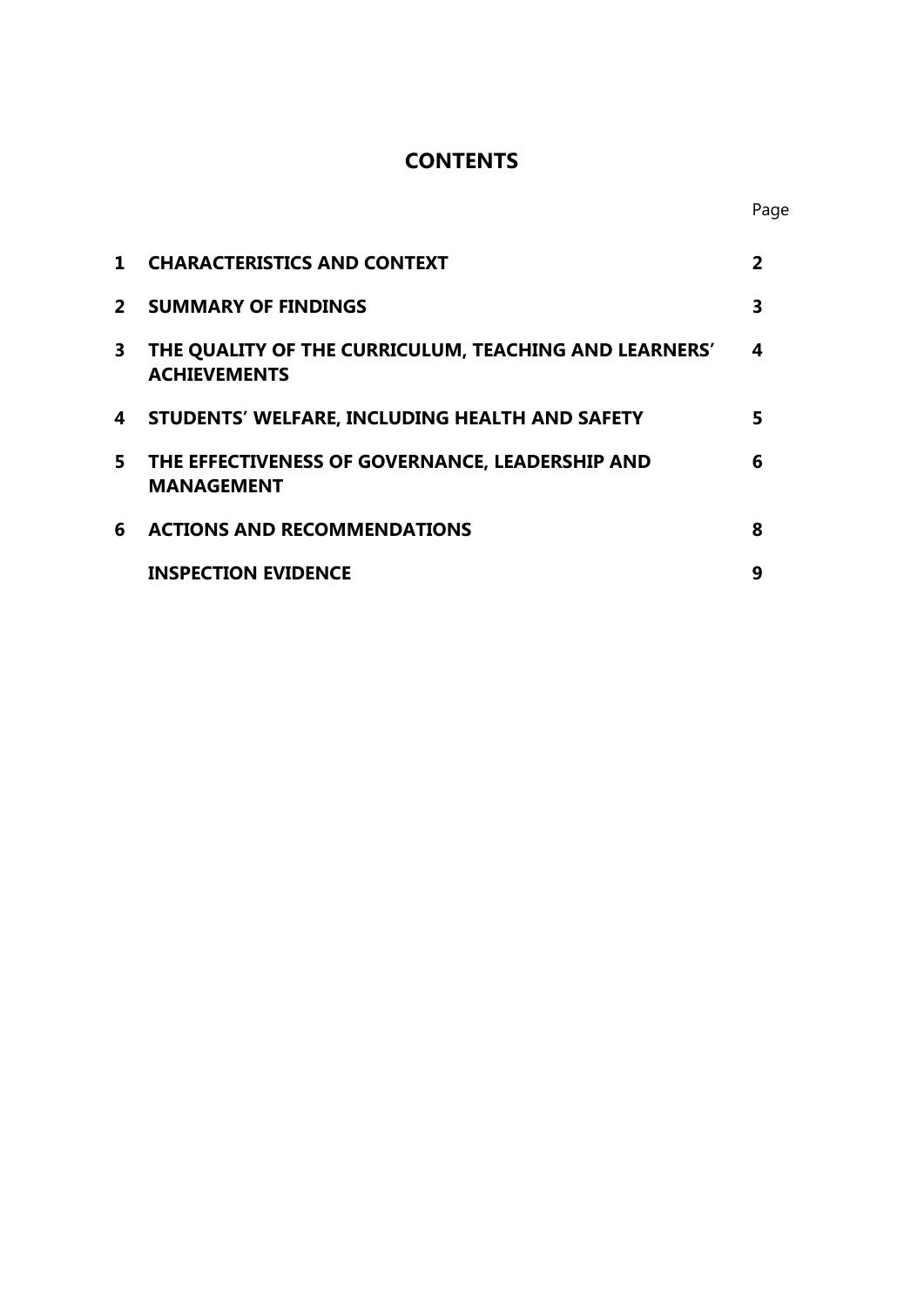### **1. CHARACTERISTICS AND CONTEXT**

- 1.1 International House London is part of International House Trust Ltd, a registered charity. International House was founded in Cordoba in 1953 and International House London in 1959. The International House Trust has existed since 1964. It moved to its current premises in March 2007. The aim of the trust is to improve language teaching and teacher training worldwide. International House London is managed by a senior management team, headed by a chief executive officer. They are overseen by a non-executive board of directors.
- 1.2 The school offers a wide variety of courses in general and business English and Cambridge and IELTS examination courses. The main teacher training courses are full and part-time CELTA and Delta courses, as well as blended-learning Delta and bespoke teacher training courses. Part-time courses in modern foreign languages from beginner to advanced levels and bespoke business executive courses are also on offer.
- 1.3 Enrolment patterns differ for courses: general English students can enrol weekly; trainees on the teacher training courses can enrol monthly and those taking modern foreign languages courses enrol every six weeks. English and modern foreign language courses do not specify a language level in order to enrol. On teacher training courses, a specified standard of education and language are required. These are determined prior to acceptance.
- 1.4 At the time of the inspection, 972 students were enrolled, the majority of whom are on part-time courses. A small minority are under the age of 18 years. Students come from a wide range of countries in Europe, Asia and the Middle East and these students have English as an additional language. Students on modern foreign languages courses are mainly from the UK and the vast majority have English as their first language. Teachers on bespoke Teacher Trainer courses come from all over the world and do not often have English as a first language. There are six students on Tier 4 visas. Two students were identified with language and learning difficulties or disabilities.
- 1.5 The school was last inspected on 6 8 December 2016 when it met all Key Standards and the quality of education exceeded expectations.
- 1.6 The recommendations from the previous report are:
	- Ensure that the pace of all lessons challenges students to improve their engagement and motivation
	- Analyse data for patterns in trends over time in order to set clear targets where improvement is necessary.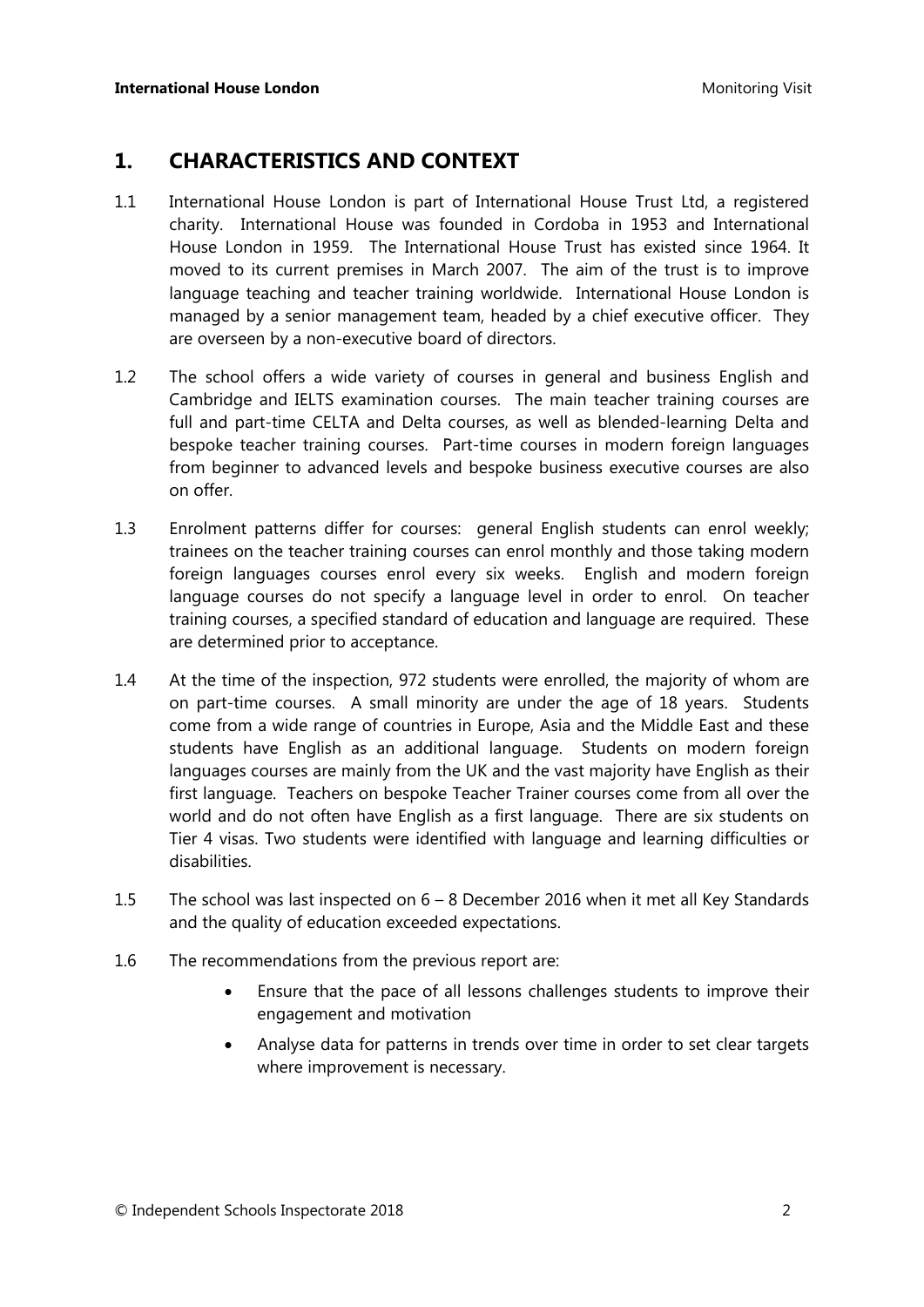#### **2. SUMMARY OF FINDINGS**

- 2.1 **The language school exceeds expectations**. At the previous inspection of 6 8 December 2016 the language school was found to exceed expectations and the quality of education as judged at that time has been maintained.
- 2.2 The quality of the curriculum, teaching and learners' achievements is excellent. Course provision is excellent and is highly effective in meeting a wide variety of student needs. Courses meet the definition of an approved qualification for Tier 4 students, as set out in the Home Office guidance. Teaching is excellent and is characterised by classes where students are challenged and motivated to learn. The pace in the vast majority of classes keeps students engaged. The highly motivated teachers are knowledgeable. Correction of marked work is excellent and allows students to know what to do to improve. Students are informed of their progress through regular tutorials. Levels of attainment are high.
- 2.3 Students' welfare, including health and safety, is excellent. Effective arrangements, are in place to ensure the health and safety of all. The premises are of a high standard and are well maintained, resulting in a comfortable environment for staff and students. Admission and attendance registers are accurate. Attendance and punctuality data are not collated or analysed. Consequently, a full understanding of the associated policies and the impact in the classroom is unknown. Appropriate procedures for contact with the Home Office are in place. Pastoral support is good. Pastoral issues are not analysed to facilitate an understanding of what action needs to be taken. Levels of safeguarding are excellent. All staff have been checked through the Disclosure and Barring Service (DBS), as have homestay providers accommodating those under 18. Appropriate regular safeguarding training is undertaken by all staff to support the safety of students under the age of 18.
- 2.4 The effectiveness of governance, leadership and management is excellent. Leadership provides effective oversight of the school and clear educational direction. Communications are frequent and effective. Consequently, staff have a sound understanding of organisational development. Self-evaluation is excellent. It clearly identifies the school's strengths and areas for development. The linked development plan supports improvements. Quality assurance is excellent. Student and staff feedback is collated and analysed, and action planning focuses on improving the provision. An inconsistent approach to the collation and analysis of progress and achievement data limits the setting of clear targets to drive improvement. Annual appraisals clearly identify development goals to raise standards. Lesson observations have a positive impact in the classroom. Suitable training activities support the development of staff. Appropriate checks are in place to confirm the identity and suitability of staff prior to employment.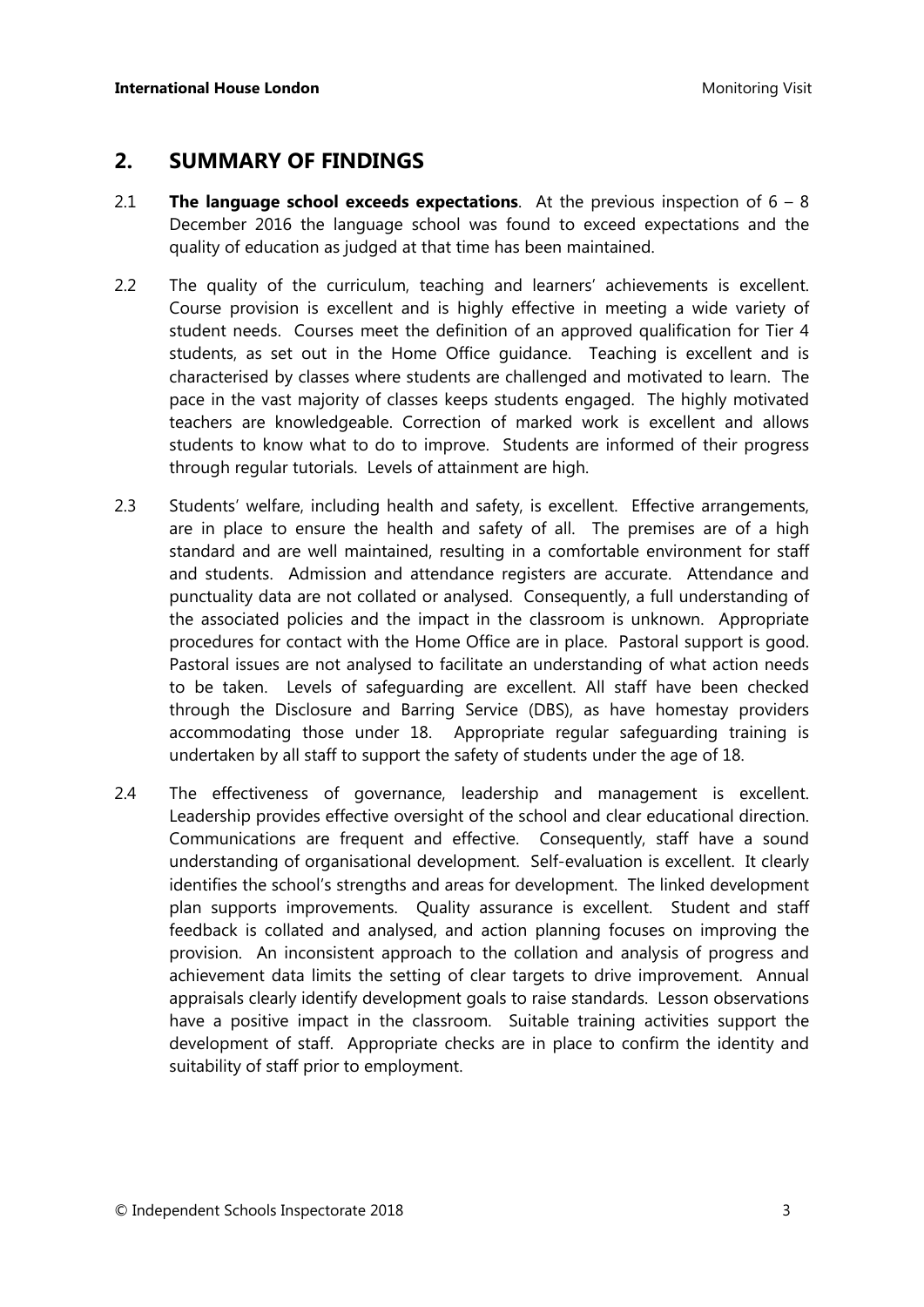# **3. THE QUALITY OF THE CURRICULUM, TEACHING AND LEARNERS' ACHIEVEMENTS**

- 3.1 The quality of the curriculum, teaching and learners' achievements is excellent. All Key Standards continue to be met.
- 3.2 The recommendation in this area from the previous inspection report is:
	- Ensure that the pace of all lessons challenges students to improve their engagement and motivation.

The school has made good progress in meeting this recommendation in the majority of lessons. Teachers use a range of resources and teaching methods to facilitate change of pace and improve the student experience.

- 3.3 The suitability of course provision and the curriculum are excellent and are successful in promoting progression and in meeting students' needs. General English courses range from beginner to advanced levels. This enables students to learn and make progress regardless of age, aptitude or language capability. An outstanding range of modern foreign language courses is mainly run in the evenings and at weekends in response to students' needs. A good variety of teacher training courses allows participants to develop their teaching careers. Executive English courses are specifically tailored to meet the needs of the students. The language courses are linked to the Common European Framework of Reference (CEFR) to allow for a shared understanding of level. Students are highly satisfied with their courses. Consequently, the vast majority complete the course for which they enrol. Courses meet the definition of an approved qualification for Tier 4 students, as set out in the Home Office guidance.
- 3.4 Teaching is excellent. The highly-motivated teachers use a wide range of activities and resources to effectively encourage all students to participate and make progress. They demonstrate appropriate knowledge and understanding of the subject matter being taught and motivate students to learn. Lessons are well-planned and good use of technology ensures student engagement. Highly effective teaching methods, including drilling and monitoring were observed. These enable students to make progress and develop the skills and understanding necessary to meet their aims. In a minority of lessons, time management is poor and error correction is limited, reducing opportunities for students to make progress. The constructive comments provided on students' work are helpful in indicating what to do to improve. This supports development of their language and subject knowledge.
- 3.5 Students are informed of the progress they are making through regular tutorials and assignments. This progress is very effectively tracked and students are provided with high quality feedback to help them understand how they can improve. They reach excellent levels of attainment based on their starting points and length of their courses, allowing them to achieve their goals.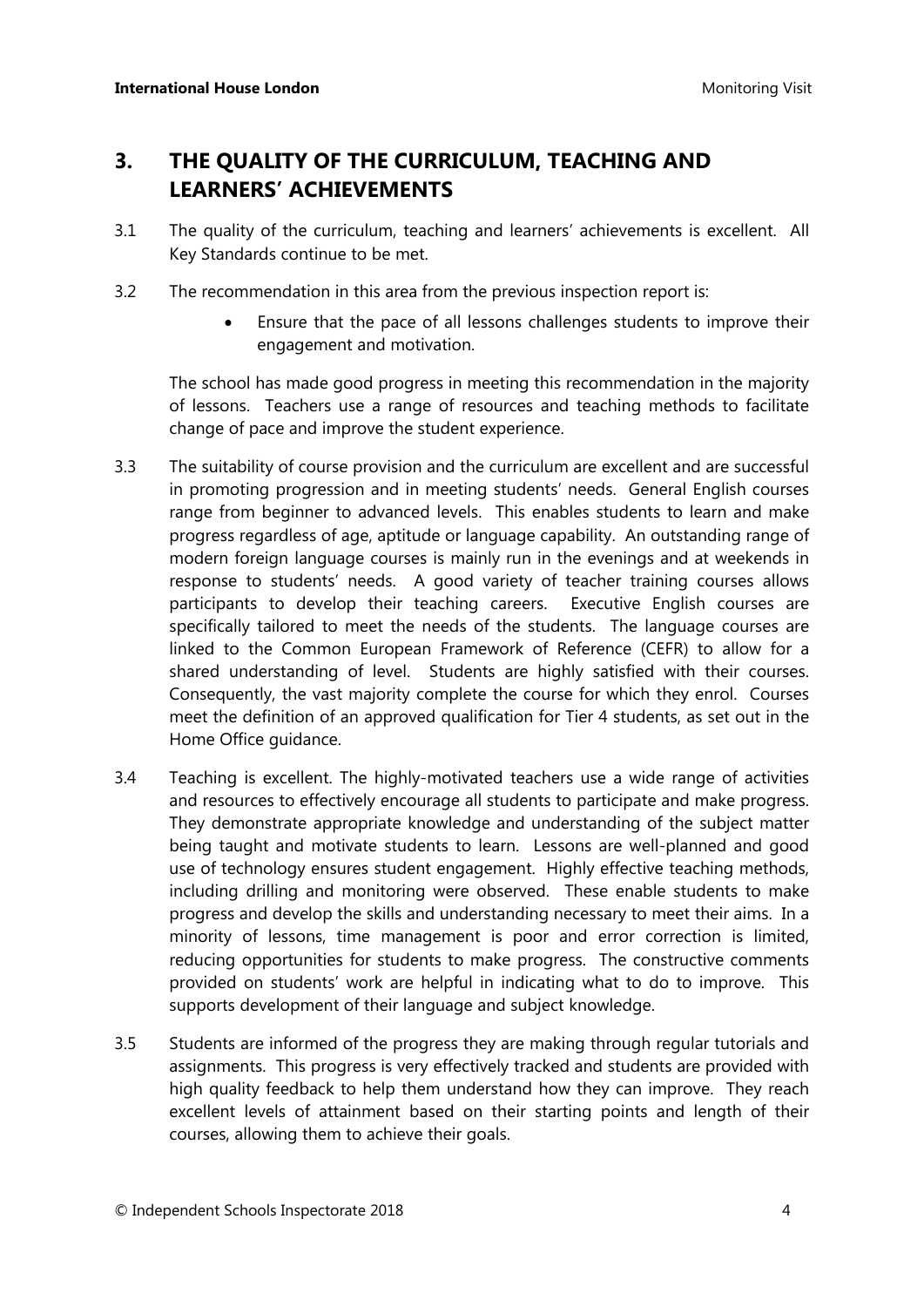#### **4. STUDENTS' WELFARE, INCLUDING HEALTH AND SAFETY**

- 4.1 Students' welfare, including health and safety, is excellent. All Key Standards continue to be met.
- 4.2 Provision for health and safety is excellent. Measures adopted to reduce risk from fire and other hazards are suitable. Appropriately trained fire safety and first aid staff are in place to support the safety of all. Clear signage allows staff and students to know what to do in the event of an emergency evacuation. Up-to-date risk assessments for internal and external activities support the safety and security of all. Students report they feel safe and secure.
- 4.3 The high quality premises provide a comfortable environment. They are clean, well decorated and maintained to a high standard. They have good lighting, heating and sound insulation. Classrooms are large and bright and are appropriately furnished. There are sufficient numbers of washrooms. A lift allows easy access to the school, including for those with special needs.
- 4.4 Admission and attendance registers are accurate. The attendance and lateness policies are well disseminated but data regarding attendance and punctuality are not collated or analysed. This results in an insufficient understanding of the effectiveness of the policies and their impact on learning and teaching. Excellent systems for monitoring the attendance of students under 18 years and those on Tier 4 visas are in place. Any absences are followed up promptly. There are currently six students enrolled on Tier 4 visas. Procedures for contact with the Home Office, if necessary, are appropriate.
- 4.5 Levels of pastoral support are good and students know who to approach for advice. Pastoral issues are recorded but are not analysed to provide an overview of necessary action in areas of concern. Students report that relationships between staff and students and amongst the students themselves are excellent and are effective in promoting a positive culture in the school. Inspectors support this view.
- 4.6 Safeguarding measures are excellent and are reviewed regularly to ensure their relevance and effectiveness. Excellent oversight at board level is in place. A comprehensive safeguarding policy effectively covers students under the age of 18 years in all aspects of school activity. Suitable training, including regular updates, is undertaken by all staff to support the safety of students under the age of 18. All staff and the main carer in host families who accommodate students under 18 have current checks through the DBS. As a consequence of these measures, standards of safeguarding are very high.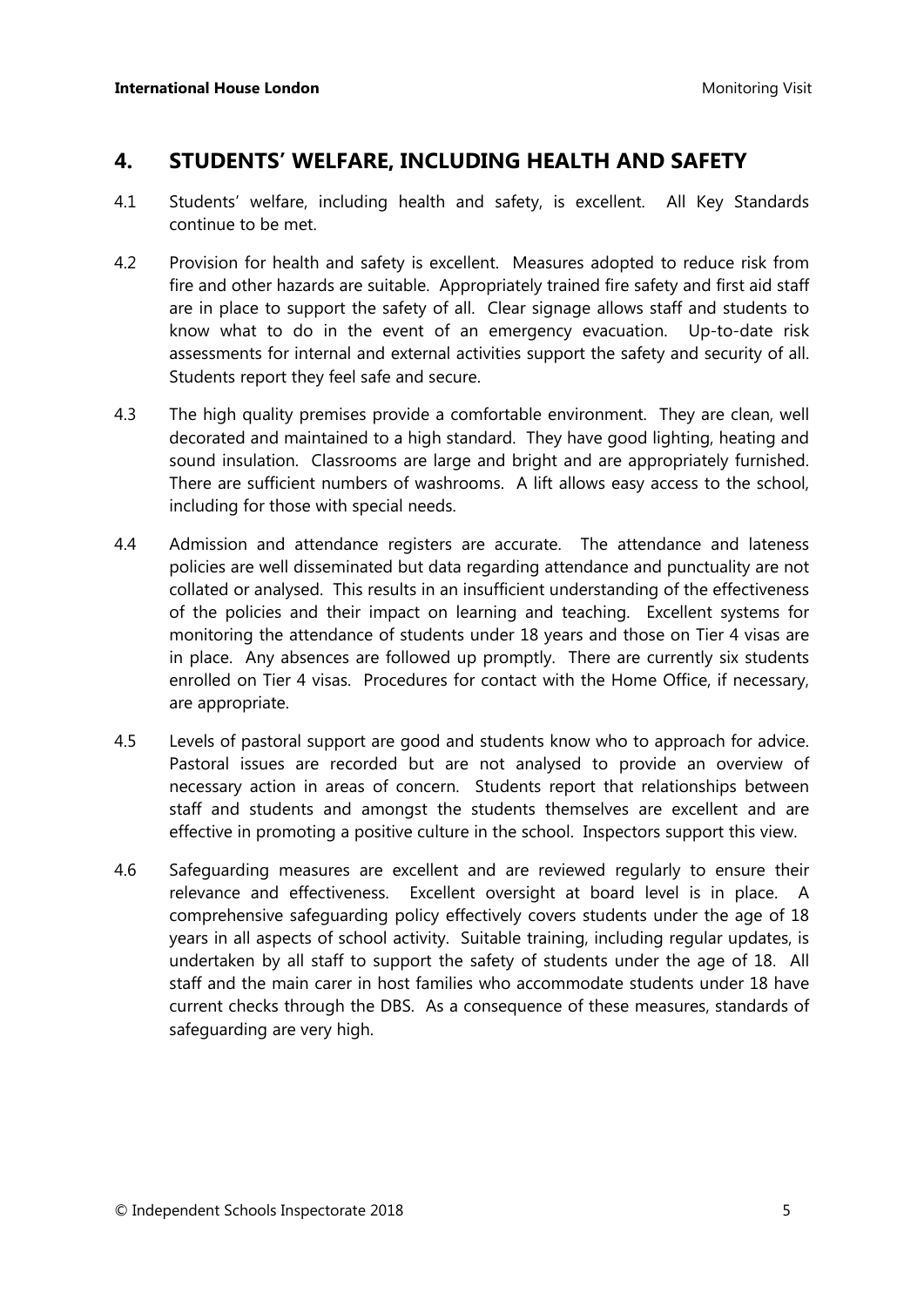# **5. THE EFFECTIVENESS OF GOVERNANCE, LEADERSHIP AND MANAGEMENT**

- 5.1 The effectiveness of governance, leadership and management is excellent. All Key Standards continue to be met.
- 5.2 The recommendation in this area from the previous inspection report is:
	- Analyse data for patterns in trends over time in order to set clear targets where improvement is necessary.
- 5.3 Satisfactory progress has been made against this recommendation. The system for recording staff feedback has changed so that trends over time are now easily evaluated. Clear targets for improvement have been set and are recorded in the school register of improvement, which is monitored regularly. The system for student feedback is in the process of being changed to be in line with the updates connected to the staff feedback process and the setting of targets. These changes promote improvement. Progress and achievement data is not consistently collated or analysed to allow clear targets to be set where improvement is necessary. Opportunities are therefore missed for quality improvement.
- 5.4 Oversight is excellent. Senior managers and the board of trustees provide clear educational direction, reflected in the high quality of the provision, care of students and fulfilment of the school's aims. Senior staff are well informed about the day-today operations of the school and use this information in their monitoring and planning. Senior management are highly effective in providing support and challenge for change and improvement. This gives rise to a forward-thinking environment and quality improvements that benefit all. Excellent relationships between staff and management create a positive atmosphere. Regular formal and informal communications between all levels of staff successfully support a full understanding of organisational requirements.
- 5.5 Self-evaluation is excellent. The self-evaluation document prepared for the inspection incorporated the views of staff and provides a clear insight into the school's strengths and areas for development. Management is successful in setting priorities and in ensuring these are implemented through effective planning and regular monitoring in a development plan. This contributes positively to the raising of standards.
- 5.6 Quality assurance is excellent. A culture of quality improvement planning is central to the school's development. Management are highly responsive to feedback and constantly strive to raise standards. Student feedback is collected systematically during and at the end of the course. The school reacts positively to suggestions made. Feedback in the annual staff survey is discussed with staff and the board, and any necessary actions taken. Consequently, standards in the provision are constantly improving. Progress and achievement data are recorded at individual level but an absence of analysis at programme and whole school level reduces opportunities for improvement.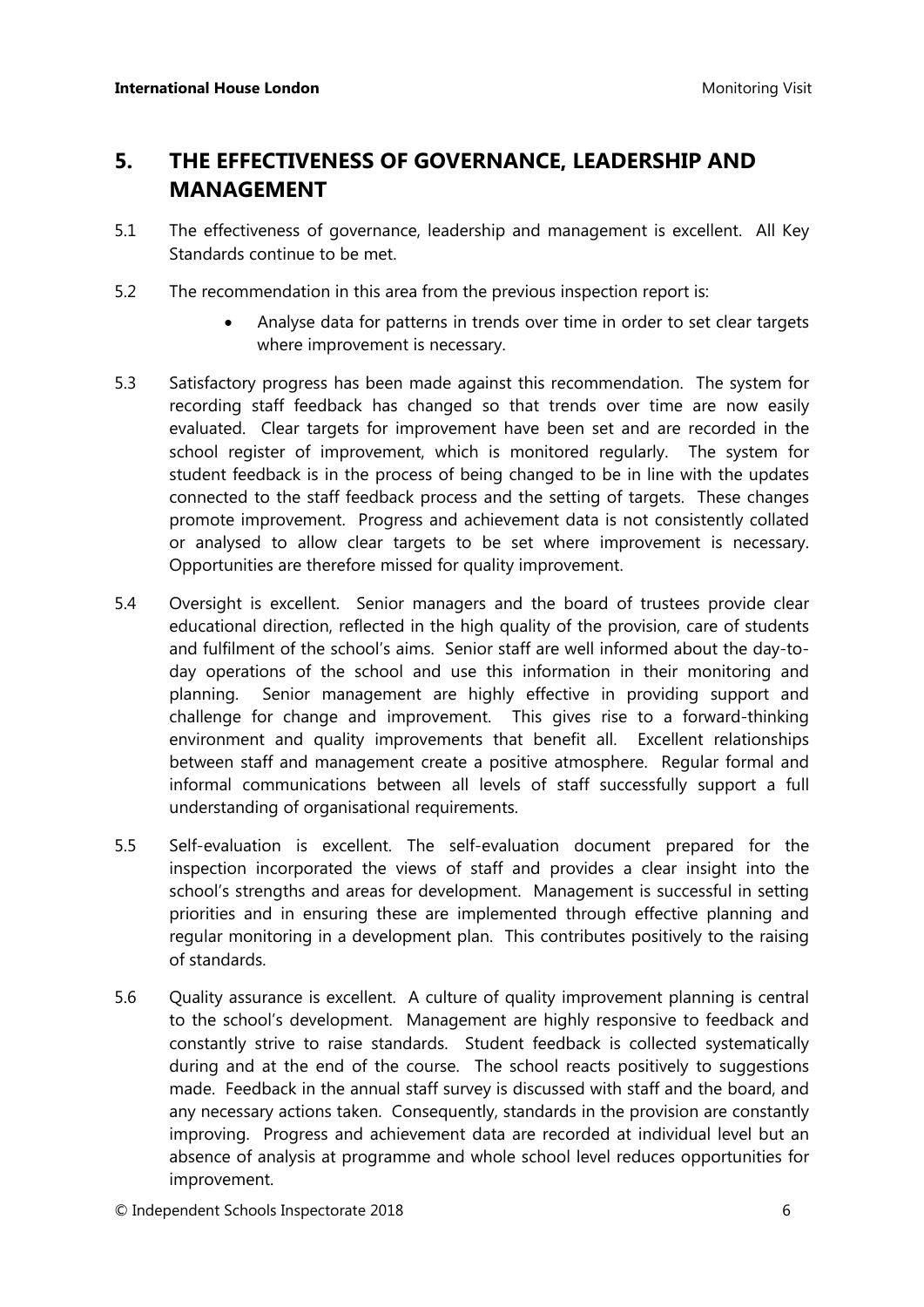#### **International House London** Monitoring Visit

- 5.7 The system of lesson observations is excellent. A large number and variety of lesson observations are carried annually for all teachers, who benefit from the feedback given. Reviews of the impact on teaching and learning take place to ensure that high standards of teaching are maintained. Information from observations is effectively used in teacher appraisals to promote improvement. For all staff, appropriate goals are set in their annual appraisal. These have a positive impact on the individual and the school. The school is highly supportive of staff development. A well-targeted programme of internal and external workshops and events is available to drive improvements in performance. The school supports staff who wish to take higher level qualifications, which is beneficial to the individual and the school.
- 5.8 Appropriate checks are carried out prior to the appointment of staff to confirm their suitability, identity and right to work.
- 5.9 Provision of information is good. The website provides useful information on courses on offer. The school was very helpful in providing inspectors with information before and during the inspection.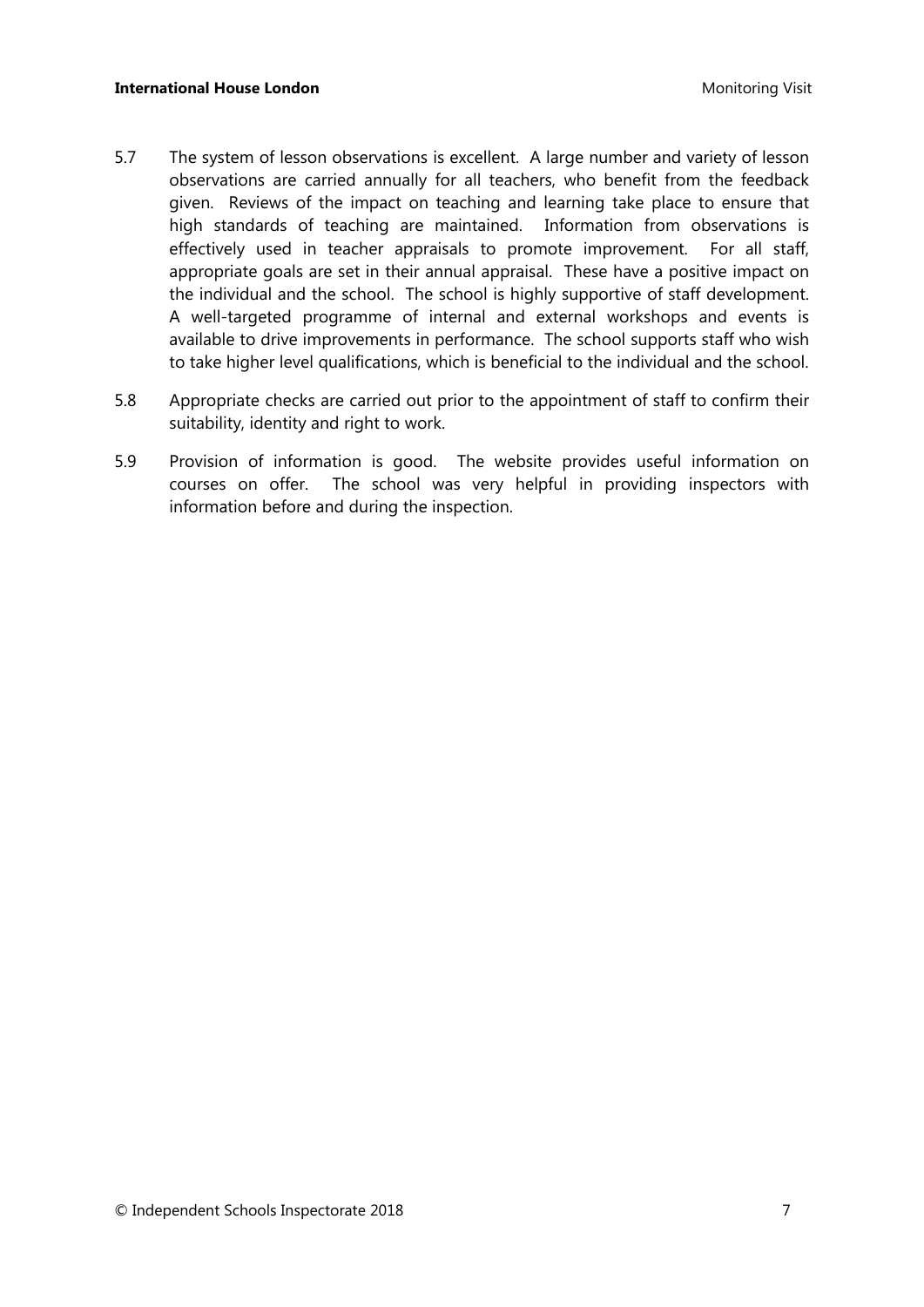# **6. ACTIONS AND RECOMMENDATIONS**

The language school has maintained the excellent quality found at the last inspection.

#### **Recommendations for further improvement**

In order to further improve the excellent quality provided, the language school should:

- Analyse progress and achievement data at programme and whole school level to drive continuous improvement.
- Collate and analyse data regarding attendance and punctuality to review the effectiveness of the associated policies and the impact in the classroom.
- Review data relating to pastoral issues to identify areas of concern so as to inform action planning.